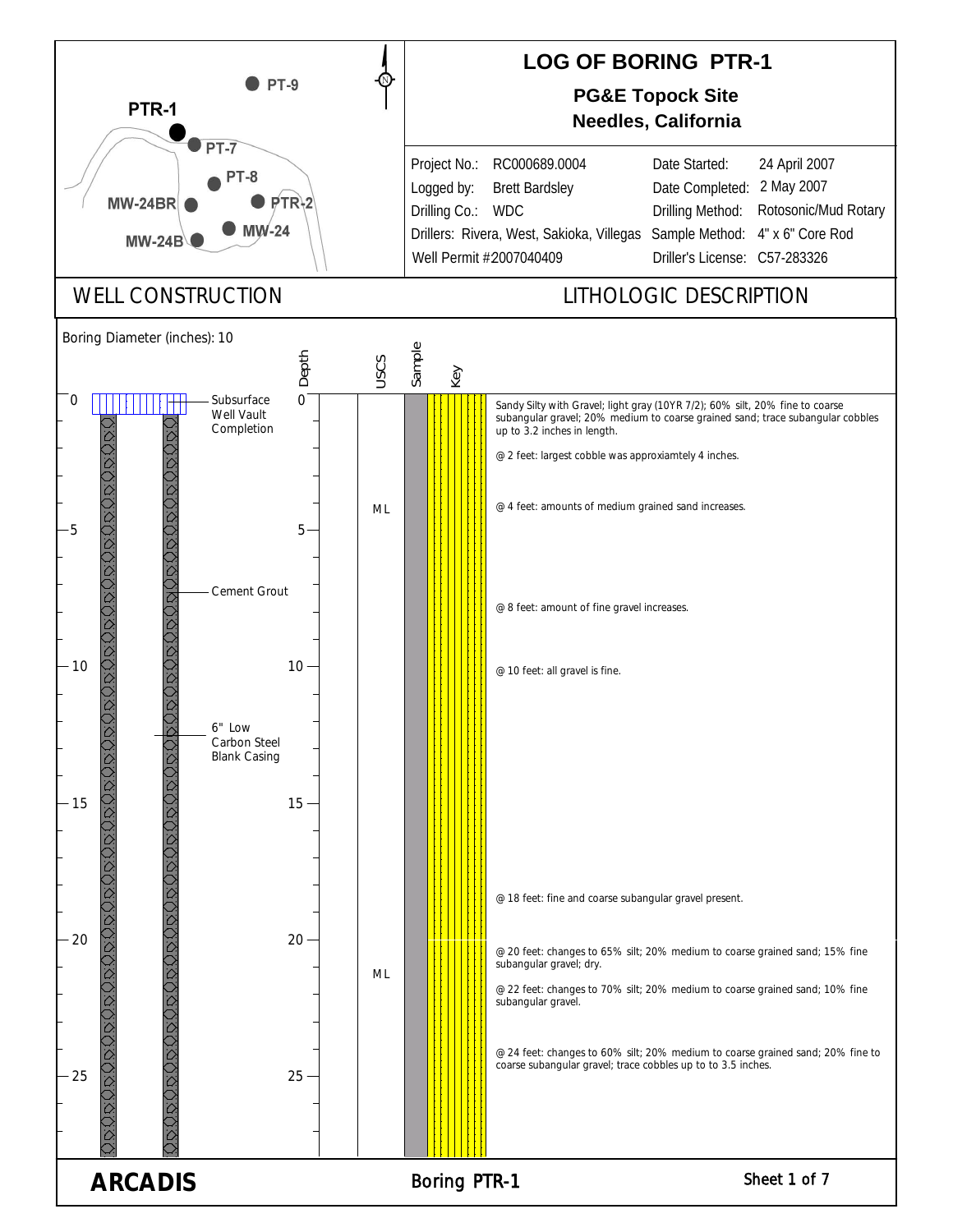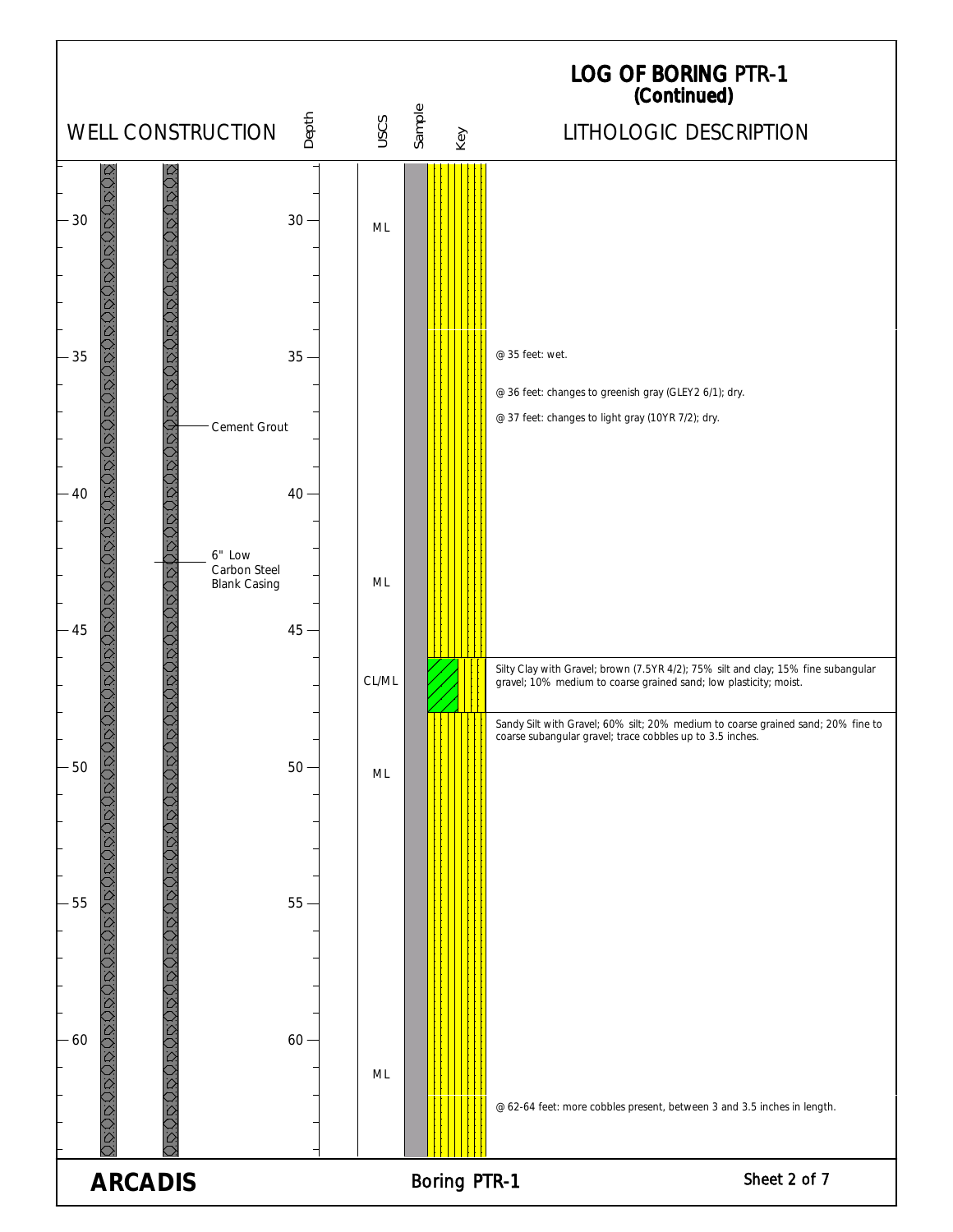![](_page_2_Figure_0.jpeg)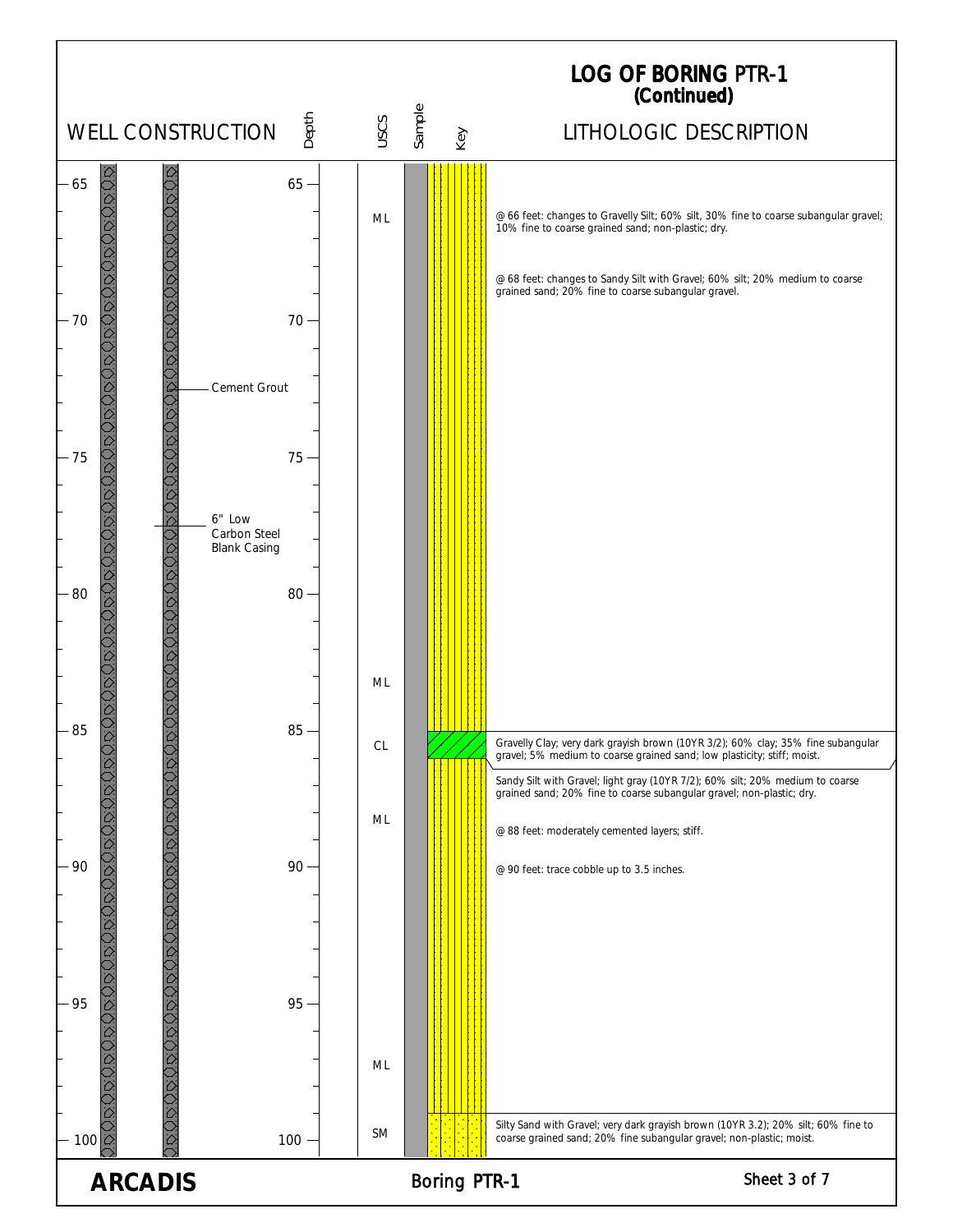![](_page_3_Figure_0.jpeg)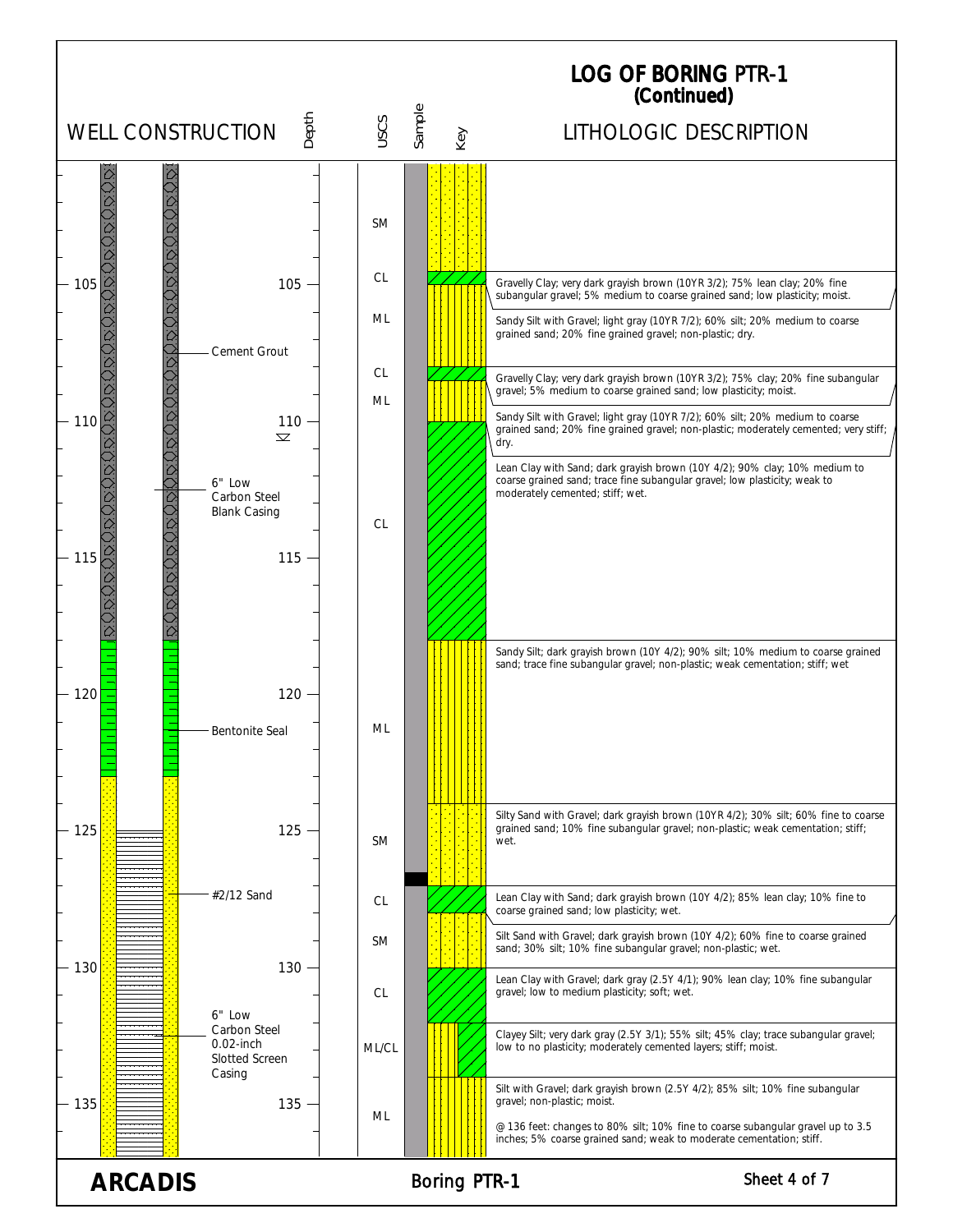|                                           |                                                       |                                                                 |           | <b>LOG OF BORING PTR-1</b><br>(Continued) |        |     |                                                                                                                                                                                    |  |  |
|-------------------------------------------|-------------------------------------------------------|-----------------------------------------------------------------|-----------|-------------------------------------------|--------|-----|------------------------------------------------------------------------------------------------------------------------------------------------------------------------------------|--|--|
| Depth<br>USCS<br><b>WELL CONSTRUCTION</b> |                                                       |                                                                 |           |                                           | Sample | Key | LITHOLOGIC DESCRIPTION                                                                                                                                                             |  |  |
|                                           |                                                       |                                                                 | ML        |                                           |        |     |                                                                                                                                                                                    |  |  |
|                                           |                                                       |                                                                 | <b>CL</b> |                                           |        |     | Lean Clay with Gravel; dark grayish brown (2.5Y 4/2); 85% clay; 10% fine to coarse<br>subangular gravel; 5% medium to coarse grained sand; low plasticity; moist.                  |  |  |
| 140                                       |                                                       | $140 -$                                                         |           |                                           |        |     | Gravelly Silt; dark grayish brown (2.5Y 4/2); 80% silt; 20% fine to coarse<br>subangular gravel; non-plastic; moderate cementation; very stiff; moist.                             |  |  |
| $-145$                                    |                                                       | #2/12 Sand<br>$145 -$                                           | ML        |                                           |        |     | @ 144 feet: changes to weak cementation; wet.                                                                                                                                      |  |  |
|                                           |                                                       | 6" Low<br>Carbon Steel<br>$0.02$ -inch<br><b>Slotted Screen</b> | <b>CL</b> |                                           |        |     | Sandy Clay; dark clay (5Y 4/1); 70% clay; 25% medium to coarse grained sand; 5%<br>fine subangular gravel; low plasticity; weak cementation; medium stiff; wet.                    |  |  |
| 150                                       |                                                       | Casing<br>$150 -$                                               | <b>SM</b> |                                           |        |     | Silty Sand with Gravel; dark gray (5YR 4/1); 60% fine to coarse grained sand; 30%<br>silt; 10% fine to coarse subangular gravel; trace of cobbles; non-plastic; wet.               |  |  |
|                                           |                                                       |                                                                 | ML        |                                           |        |     | Sandy Silt with Gravel; dark gray (5Y 4/1); 60% silt; 30% fine to medium grained<br>sand; 10% fine to coarse subangular gravel; non-plastic; stiff; wet.                           |  |  |
| 155                                       |                                                       | 155                                                             | <b>SM</b> |                                           |        |     | Silty Sand with Gravel; brown (10YR 4/3); 60% medium to coarse grained sand;<br>30% silt; 10% fine subangular gravel; non-plastic; moist.                                          |  |  |
|                                           |                                                       |                                                                 |           |                                           |        |     | @ 158 feet: chages to wet.                                                                                                                                                         |  |  |
| 160                                       |                                                       | $160 -$                                                         |           |                                           |        |     | @ 159 feet: thin zone of lean clay (~3 inches).                                                                                                                                    |  |  |
|                                           |                                                       |                                                                 |           |                                           |        |     | Silt with Sand; very dark grayish brown (10YR 3/2); 90% silt; 10% coarse grained<br>sand; non-plastic; moderate cementation; moist.                                                |  |  |
|                                           |                                                       | 6" Low<br>Carbon Steel<br><b>Blank Casing</b>                   | ML        |                                           |        |     | @ 162 feet: changes to dark reddish brown (2.5YR 3/4); moderate cementation;<br>hard; medium dry strength.                                                                         |  |  |
| $-165$                                    |                                                       | $165 -$                                                         | <b>GM</b> |                                           |        |     | Fine Silty Gravel; subangular gravel with some silt; moist.                                                                                                                        |  |  |
|                                           |                                                       |                                                                 |           |                                           |        |     | Silt with Sand; very dark grayish brown (10YR 3/2); 90% silt; 10% coarse grained<br>sand; no plasticity; moderate cementation; moist.                                              |  |  |
|                                           |                                                       | <b>Bentonite Seal</b>                                           | ML        |                                           |        |     | @ 167 feet: changes Sandy Silt with Gravel; light gray (10YR 7/1); 60% silt; 20%<br>coarse grained sand; 10% fine subangular gravel; non-plastic; weak cementation;<br>stiff; dry. |  |  |
|                                           |                                                       |                                                                 |           |                                           |        |     | @ 169 feet: changes to moderate cementation.                                                                                                                                       |  |  |
| 170                                       |                                                       | $170 -$                                                         | CL        |                                           |        |     | Lean Clay with Gravel; dark grayish brown (10YR 3/2); 95% clay; 5% medium to<br>coarse grained sand; medium plasticity; wet.                                                       |  |  |
|                                           |                                                       |                                                                 | ML        |                                           |        |     | Silt; dark grayish brown (10YR 3/2); 95% clay; 5% coarse grained sand; no<br>plasticity; moderate cementation; very stiff; moist.                                                  |  |  |
|                                           | Sheet 5 of 7<br><b>Boring PTR-1</b><br><b>ARCADIS</b> |                                                                 |           |                                           |        |     |                                                                                                                                                                                    |  |  |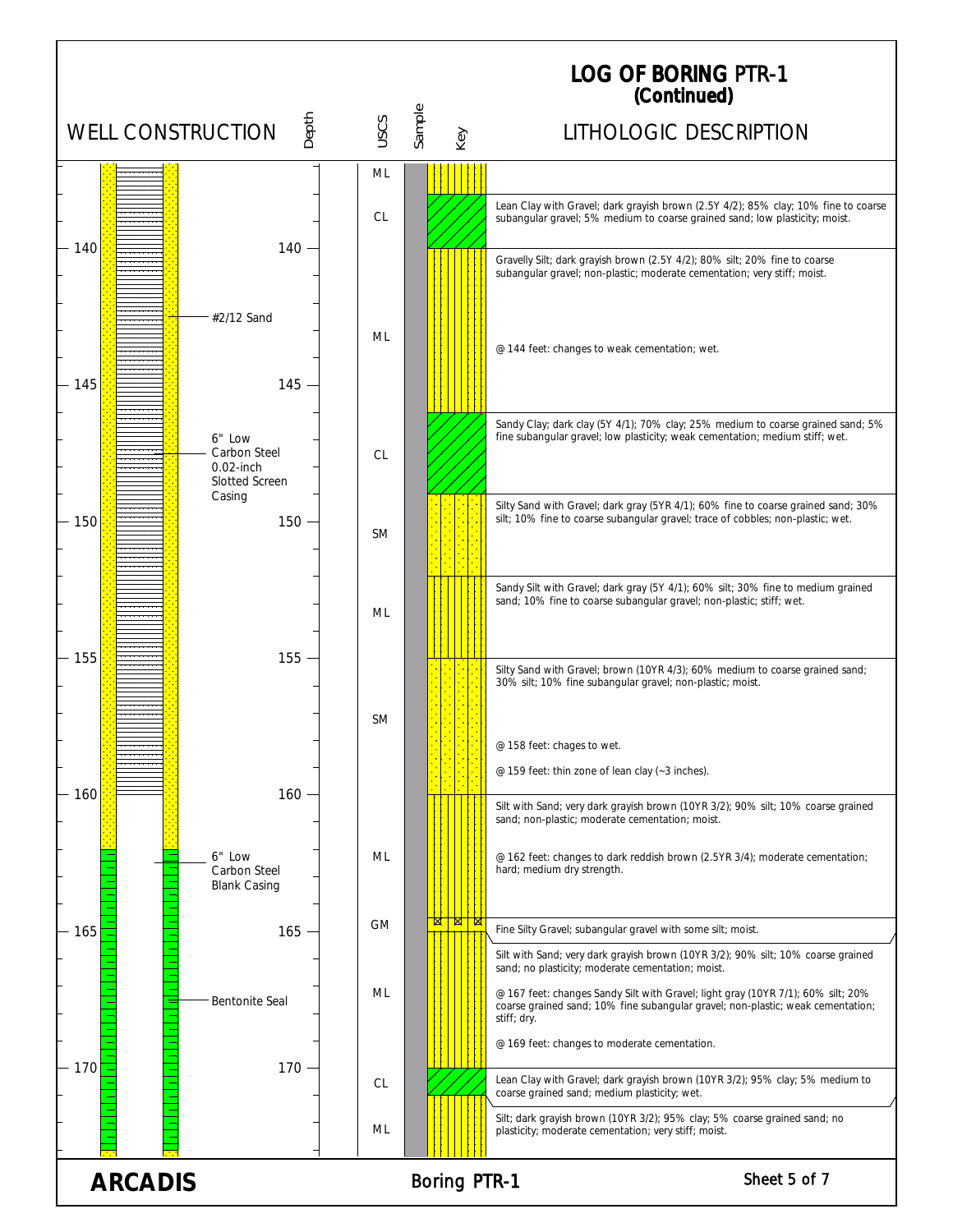|                          |                                                                    |                                                  |                     | <b>LOG OF BORING PTR-1</b><br>(Continued)                                                                                                                                                                                                                                                                                                               |
|--------------------------|--------------------------------------------------------------------|--------------------------------------------------|---------------------|---------------------------------------------------------------------------------------------------------------------------------------------------------------------------------------------------------------------------------------------------------------------------------------------------------------------------------------------------------|
| <b>WELL CONSTRUCTION</b> | Depth                                                              | USCS                                             | Sample<br>Key       | LITHOLOGIC DESCRIPTION                                                                                                                                                                                                                                                                                                                                  |
| 175                      | $175 -$                                                            | ML<br><b>CL</b>                                  |                     | Lean Clay with Gravel; dark grayish brown (10YR 4/2); 95% clay; 5% fine<br>subangular gravel; medium plasticity; weak to moderately cemented; stiff to very                                                                                                                                                                                             |
| 180                      | #2/12 Sand<br>180                                                  | ML                                               |                     | stiff; wet.<br>Silt with Gravel; dark reddish brown (5YR 3/2); 90% silt; 10% fine subangular<br>gravel; non-plastic; weak cementation; stiff; wet.<br>@ 179 feet: changes to Gravelly Silt; dark reddish brown (5YR 3/4); 70% silt; 25%<br>fine subangular gravel; 5% medium to coarse grained sand; non-plastic; moist.                                |
|                          | 6" Low<br>Carbon Steel<br>$0.02$ -inch<br>Slotted Screen<br>Casing | <b>SM</b>                                        |                     | Silty Sand with Gravel and Cobbles; dark reddish brown (5YR 3/4); 55% fine to<br>coarse grained sand; 30% silt; 10% fine subangular gravel; 5% cobbles up to 3.5<br>inches: wet.                                                                                                                                                                        |
| 185                      | $185 -$                                                            | <b>CL</b><br><b>SM</b><br><b>CL</b><br><b>SM</b> |                     | Lean Clay; medium plasticity.<br>Silty Sand with Gravel and Cobbles; very dark grayish brown (2.5Y 3/2); 55% fine<br>to coarse grained sand; 30% silt; 10% fine subangular gravel; 5% cobbles up to<br>3.5 inches; wet.                                                                                                                                 |
| 190                      | 190                                                                | ML                                               |                     | Lean Clay; medium plasticity.<br>Silty Sand with Gravel and Cobbles; dark grayish brown (2.5Y 3/2); 55% fine to<br>coarse grained sand; 30% silt; 10% fine subangular gravel; 5% cobbles; wet.<br>Sandy Silt with Gravel; light brownish gray (10YR 6/2); 60% silt; 30% fine to coarse<br>grained sand; 10% fine subangular gravel; non-plastic; moist. |
|                          |                                                                    |                                                  |                     | @ 190 feet: changes to wet.<br>@ 191 feet: chages to moist.                                                                                                                                                                                                                                                                                             |
| 195                      | 195                                                                | <b>CL</b>                                        |                     | Gravelly Clay; light brownish gray (10YR 6/2); 80% clay; 20% fine subangular<br>gravel; low to medium plasticity; wet.                                                                                                                                                                                                                                  |
|                          |                                                                    | ML                                               |                     | Gravelly Silt; light brownish gray (10YR 6/2); 70% silt; 25% fine subangular gravel;<br>5% coarse grained sand; non-plastic; moist.                                                                                                                                                                                                                     |
| 200                      | 200                                                                | <b>SM</b>                                        |                     | Silty Sand with Gravel; dark reddish brown (5YR 3/4); 55% medium to coarse<br>grained sand; 30% silt; 15% fine subangular gravel; non-plastic; wet.                                                                                                                                                                                                     |
|                          |                                                                    | <b>CL</b>                                        |                     | Gravelly Clay; brown (10YR 4/3); 80% clay; 20% fine subangular gravel; medium<br>plasticity; wet.<br>Poorly Graded Sand; dark reddish gray (10R 4/1); 95% medium to coarse grained                                                                                                                                                                      |
| 205                      | $205 -$                                                            | <b>SP</b>                                        |                     | sand; 5% silt; wet.<br>Occasional 1-2 inch layers of Sandy Silt; dark reddish gray (10R 4/1); 80% silt; 20%<br>fine to coarse grained sand.                                                                                                                                                                                                             |
|                          |                                                                    | <b>CL</b>                                        |                     | Lean Clay with Sand; dark red (10YR 3/6); 90% clay; 10% coarse grained sand;<br>medium plasticity; wet.                                                                                                                                                                                                                                                 |
| <b>ARCADIS</b>           |                                                                    |                                                  | <b>Boring PTR-1</b> | Sheet 6 of 7                                                                                                                                                                                                                                                                                                                                            |